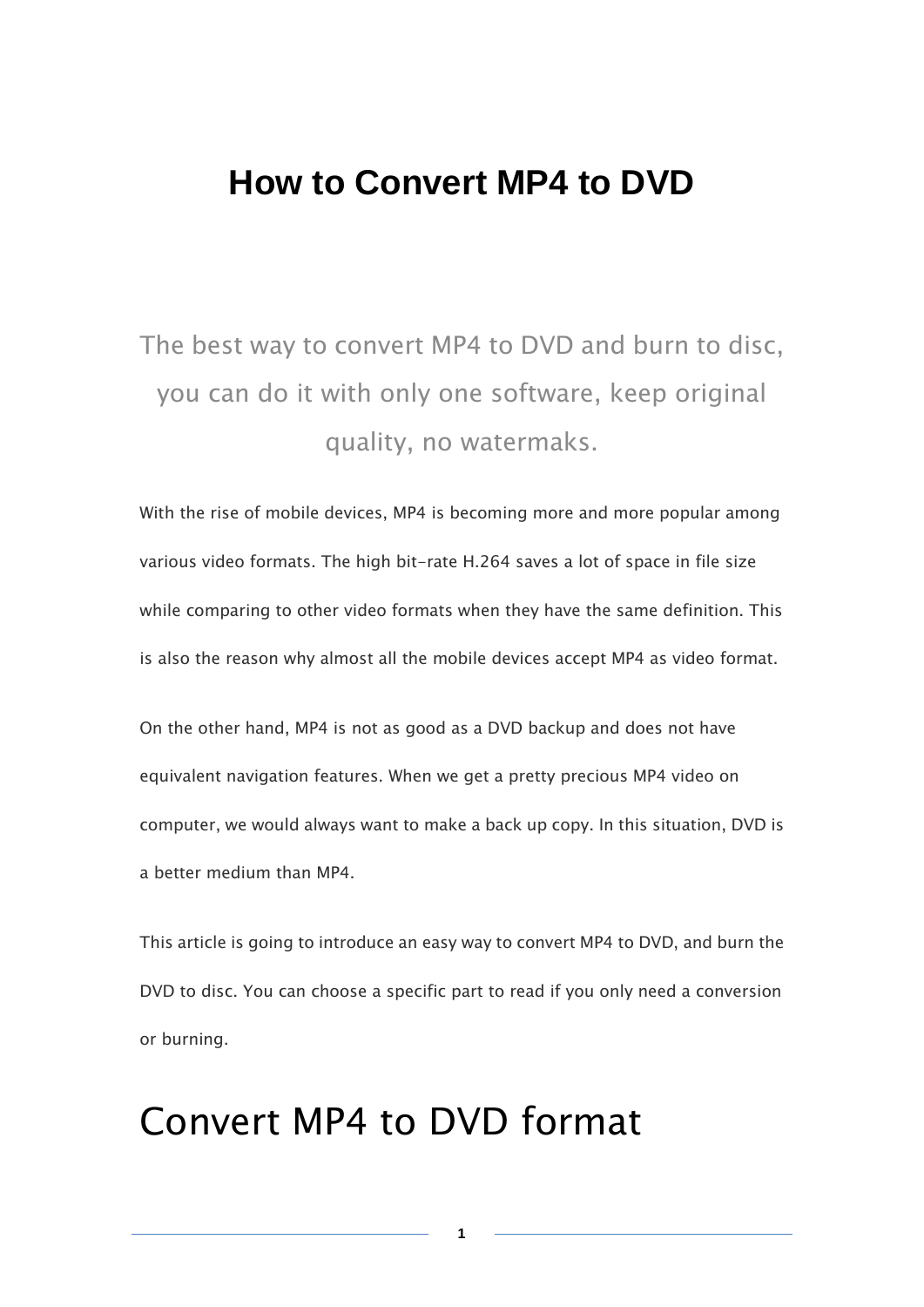I think many people had made this mistake when they burnt video to DVD on the first few attempts: They just burn the MP4 to DVD disc then found the DVD disc can't be played in DVD player, because DVD disc has its own format: VOB. Therefore, converting MP4 to DVD format equals converting MP4 to VOB. And follow this guide you can do it without knowing any tech-spec of video format.

# Install ImElfin Video Converter Ultimate

The Video Converter Ultimate is a pretty almighty program, it can convert videos and burn it to DVD disc in one-stop. Click the buttons below you can download it and try it for free in 30 days.



# Load in the MP4 video

You can directly drag the video file into the program's interface, or click the "Add"

button to import video file from explorer, of course import in bulk is supported.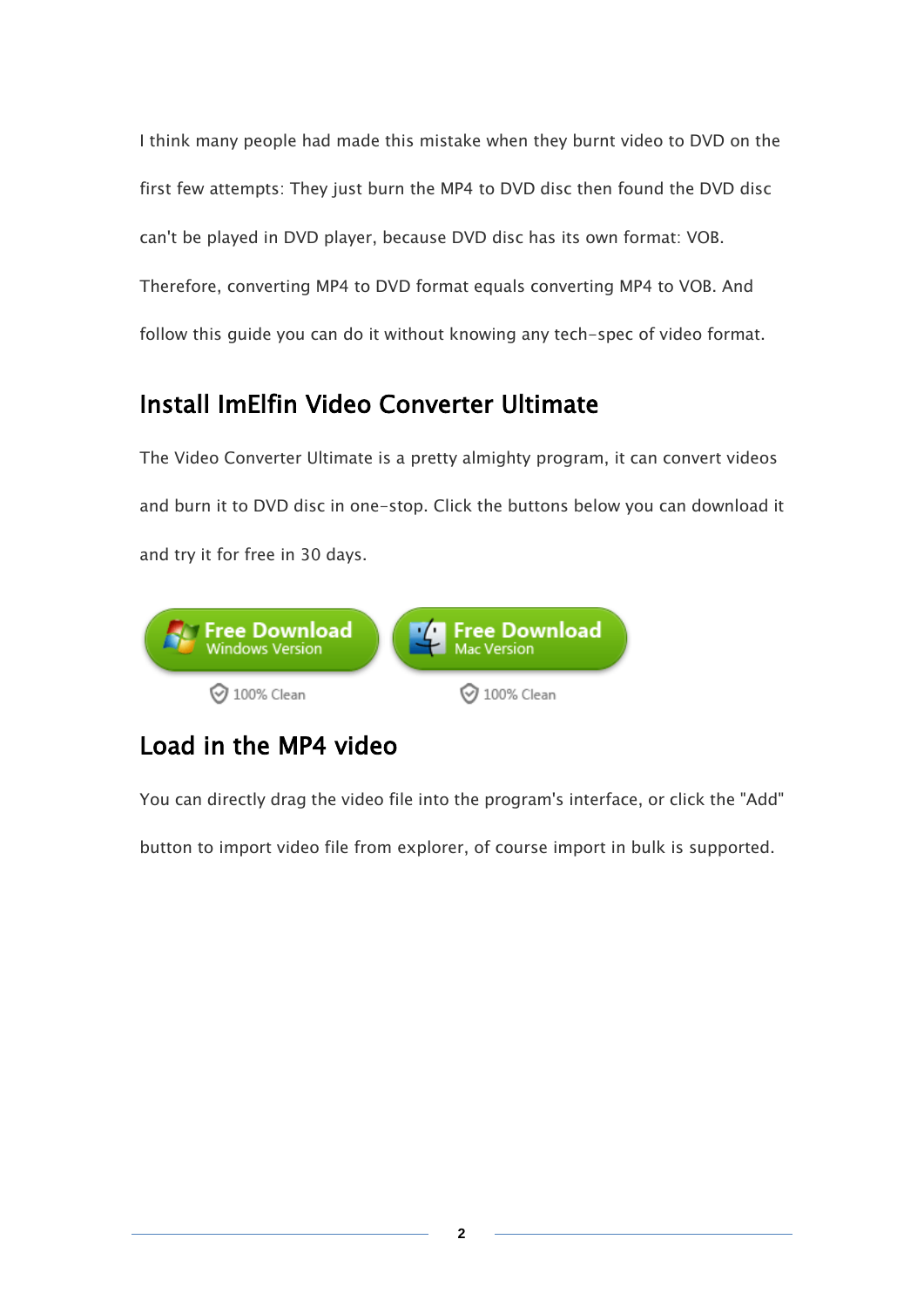

### Choose output format as DVD (.vob)

After the video file is imported, you can see some basic information like Video Length, Output Format and Estimated Size of the output format. Now move your mouse to the lower place, click the popup menu of "Profile", and choose "Common Video" --> "DVD-Video Format(\*.vob)".

Notice: If you want to directly burn the MP4 file to DVD disc, please skip the following steps and directly go to 2nd part "Burn MP4 to DVD Disc".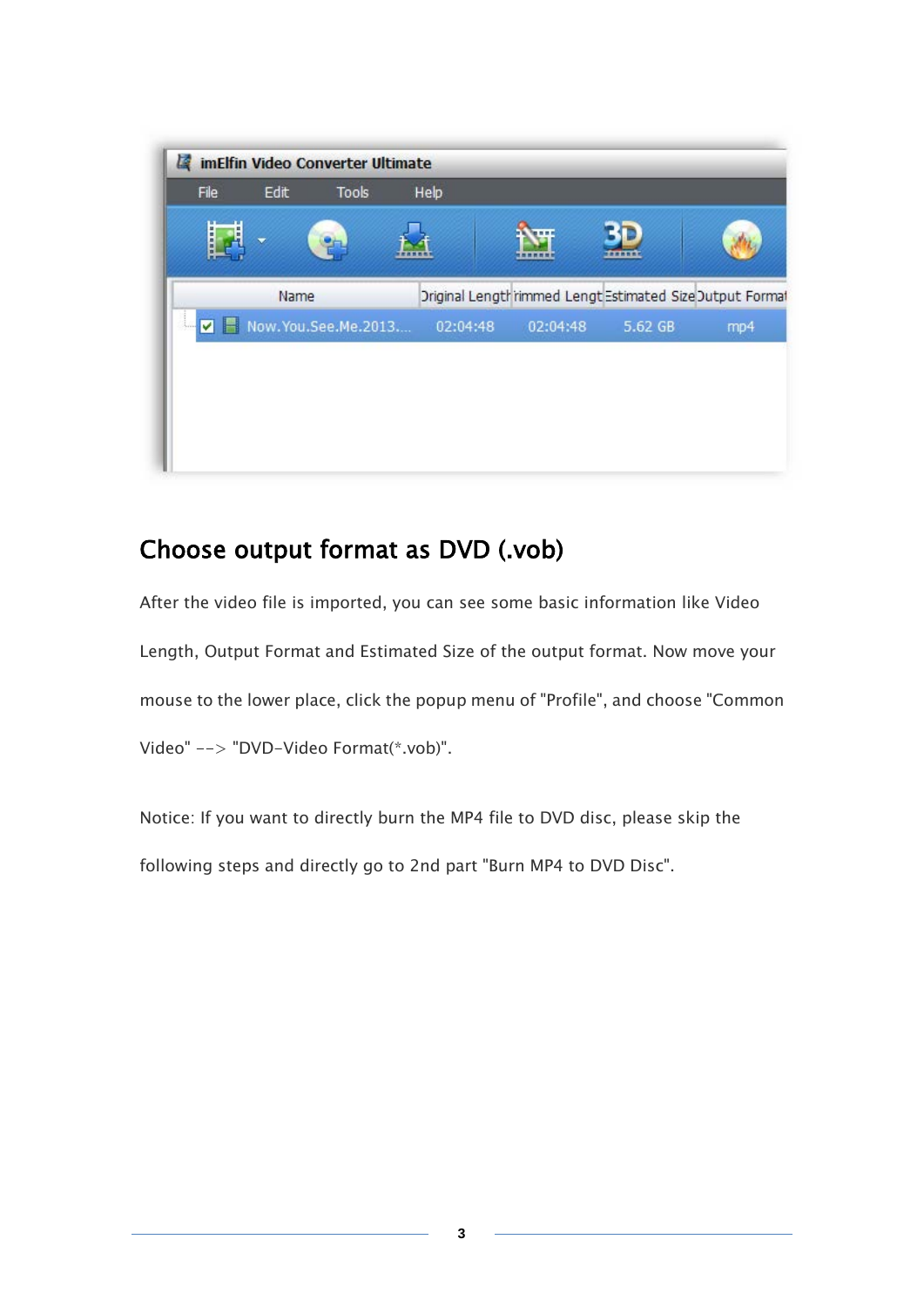

Then you will see the Estimated Size and Output Format have changed. This indicates that everything you've done is correct, and you will have a prediction of how large the output file will be. In this way you avoid the risk of saving the converted file to a disk which doesn't have enough free space.



#### Start the conversion

As an almighty program, it offers many customization features to hard-core users.

Like add subtitle, choose language (if the video has multi-language inside),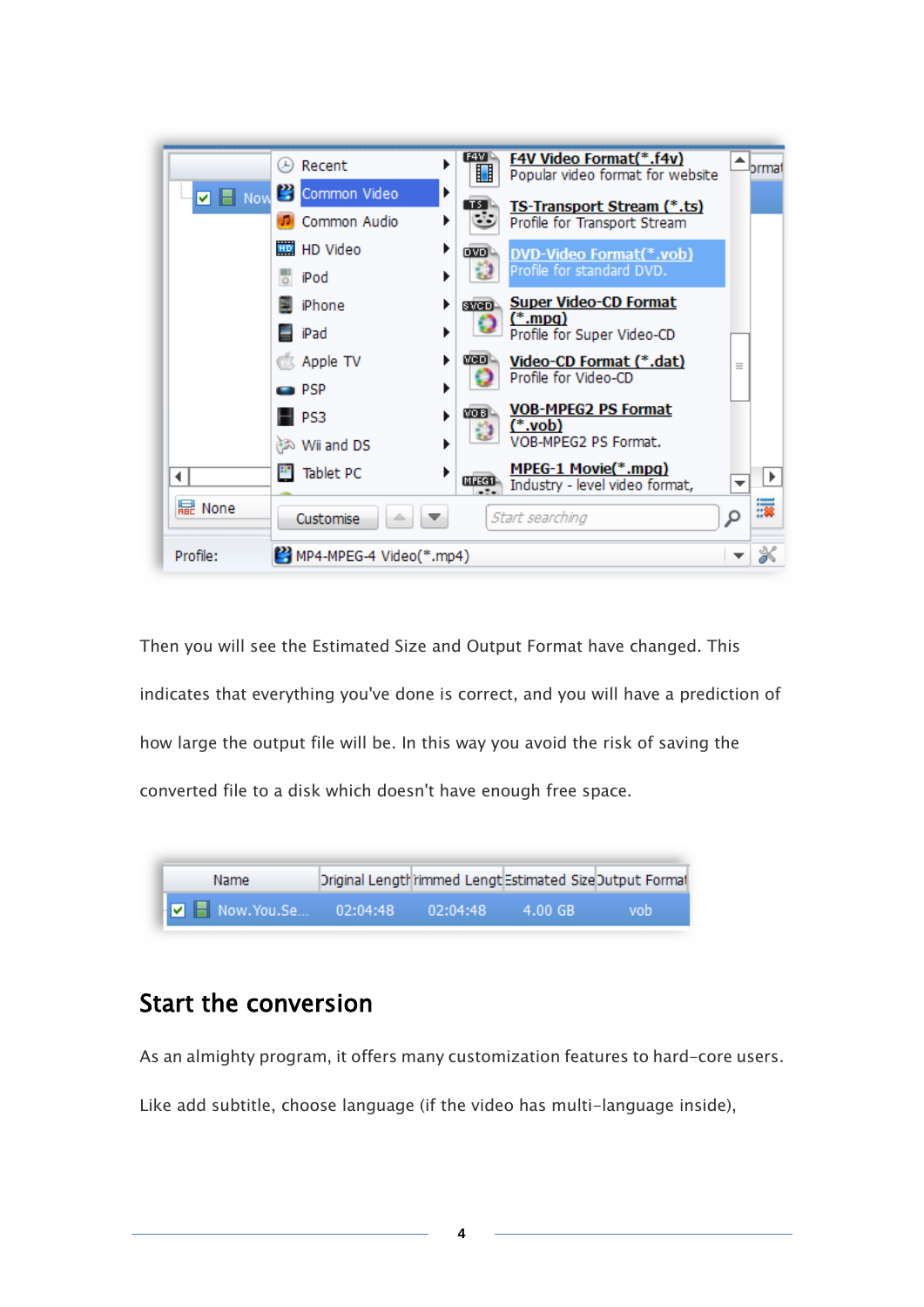change the video and audio quality, customize the output folder, and merge several imported videos into one.

When everything is settled, please click the big round blue button in the lower right corner to start the conversion. The conversion speed depends on your computer's specs and how large the file is.



Wait for minutes, your MP4 video will be converted DVD .vob format with the best quality, no watermark will be added, then you can burn it to DVD disc as you want.

# Burn MP4 to DVD Disc

If you want to skip the conversion step and directly burn the MP4 to DVD, this program can also help you. Here we suppose the MP4 file has already been imported, as I do not want to repeat the same step in one article.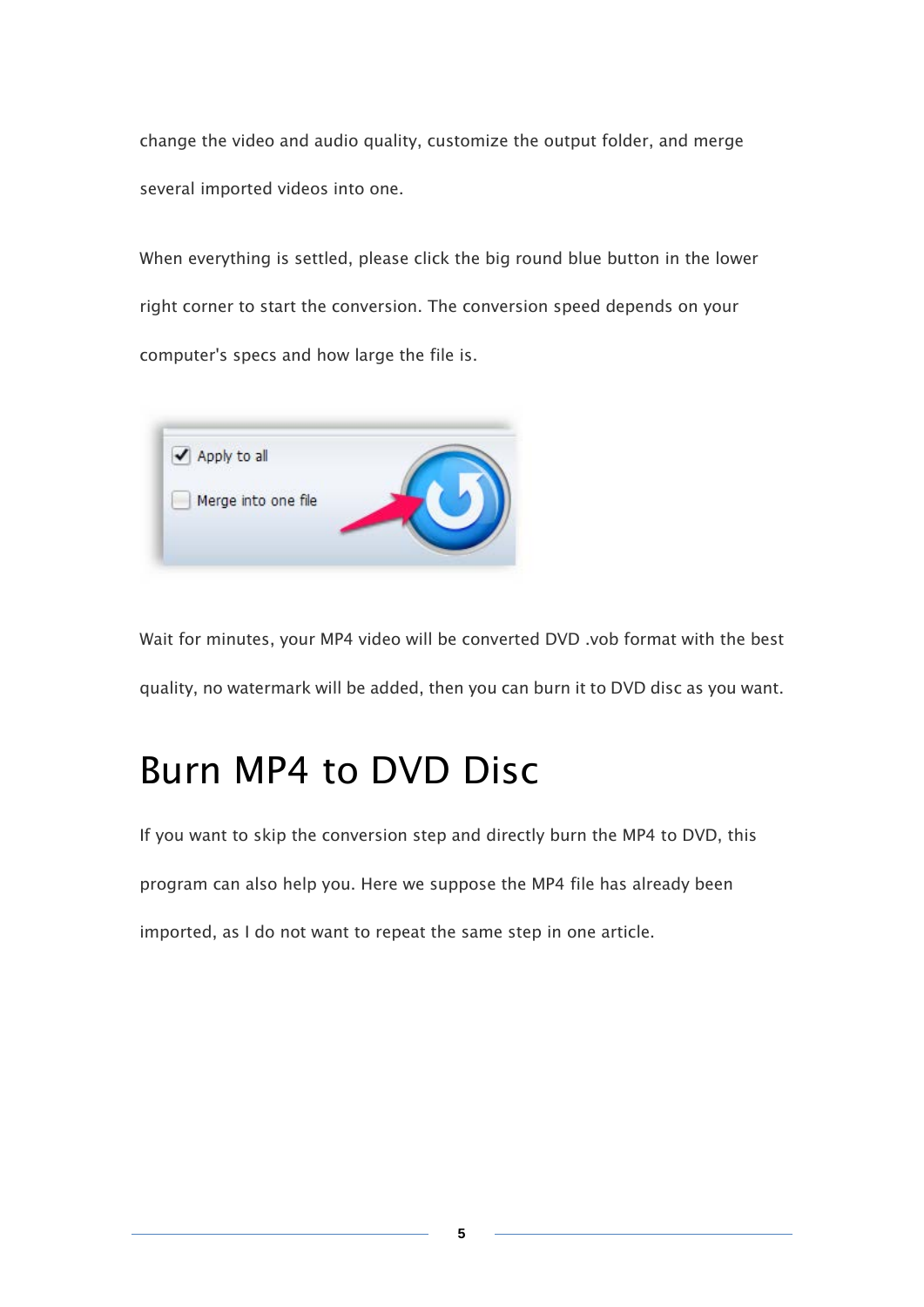#### Click "Burn to DVD" button in the top menu bar



#### Create play menu

After clicking the "Burn to DVD" button, the program will ask you to create a play menu. We've already preset dozens of gorgeous templates for you, and if you are not satisfied with them, a customization feature is also provided.

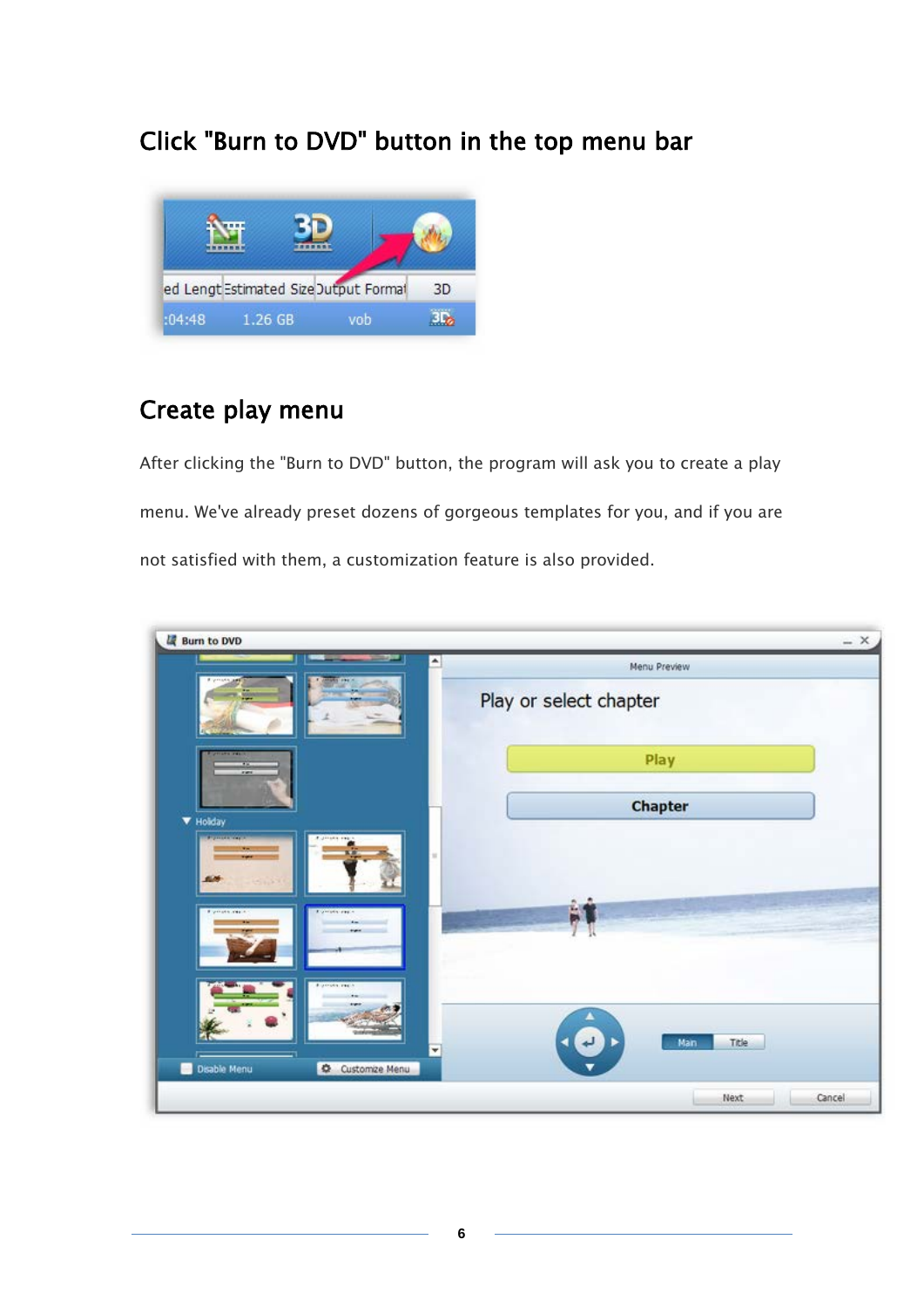# DVD burning customizations

Here you need to make some settings, in most cases, you need not to change any

setting, we've already preset them as the best option.

Click "Start" you will see the task list, it displays everything in details.



Do not want to wait? No problem, this program even enables you let the computer

auto shut download after the tasks are finished. Pretty intimate, right?

If you're reading this, I believe you must be interested in this program. So what are

you waiting for? Try this program for free and register it to rock!



If you want to convert and burn MP4 directly to a Blu-Ray disc, [this program](http://www.imelfin.com/total-media-converter.html) will

do you a favor.